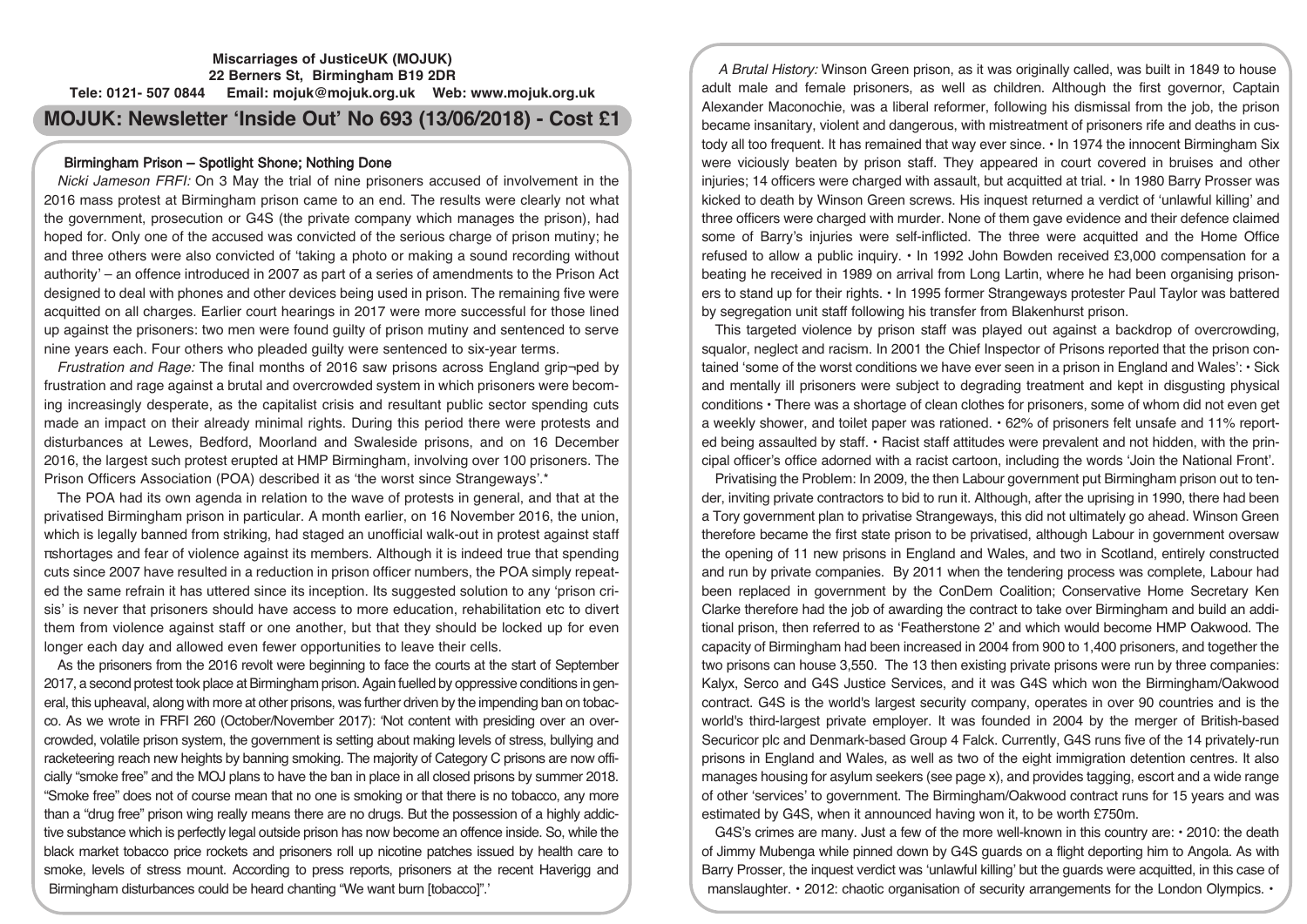2014: charging the government for the post-custody electronic tagging of prisoners who were back in prison, had never been released or had died. • 2016: revelations of mistreatment and assaults against juveniles imprisoned in Medway Secure Training Centre. • 2017: physical and mental abuse of immigration detainees at Brook House revealed by undercover Panorama programme. Despite this, G4S continues to hold the contract to run Brook House.

Still Dangerous and Deadly: In 2017 the Prisons Inspector visited Birmingham prison again, and reported that: 'More than half of prisoners in our survey said they had felt unsafe during their time at the prison and over a third felt unsafe at the time of the inspection... Violence towards staff and between prisoners was very high. There had been an increase, year on year since the previous inspection.' Drugs were easy to come by and one in seven prisoners interviewed had acquired a drug habit since being imprisoned. On 27 April 2018 The Guardian reported that five prisoners had died at HMP Birmingham in the previous seven weeks, one from 'natural causes' and the others either by overdosing accidentally on drugs or intentionally taking their own lives. The prison has apparently been served with two 'improvement orders' by the MOJ addressing levels of violence, hygiene standards, prisoner care and treatment, and reducing incidents of self-harm.

No End in Sight: And so it goes on. Whether in public or private hands, Winson Green/Birmingham prison continues to be a hate factory, warehousing working class men with chaotic lives and rendering them back into society more damaged than when they went in. Of course it is not unique; the whole prison system is brutal and degrading. Yet even the usual reform mantras of 'improving conditions', 'reducing overcrowding', 'increasing rehabilitation' are nowhere on the government's current political agenda; nor on that of the opposition, with the Labour manifesto merely promising to recruit an additional 3,000 prison officers.

Like the Strangeways prisoners before them, in a small way those who protested inside Birmingham prison in 2016 and 2017 succeeded in shining a spotlight onto the brutality inside the prison walls, and like the Strangeways prisoners it was they, and not the prison quards, managers or  $-$  in the case of a privatised prison  $-$  fat cat executives, who the state then sought to punish for shining that light.

## Fisherman Jailed For Cocaine Smuggling Vows To Clear Name

A man convicted alongside four others of a £53m cocaine smuggling plot told BBCs Victoria Derbyshire that he is innocent and will continue the fight to clear his name. Scott Birtwistle, one of the so-called 'Freshwater Five', was released from prison in March this year having served more than 6 years inside for a crime he has always insisted he did not commit. In 2011, Scott was convicted alongside three fishermen and a scaffolding boss for allegedly using a fishing boat to collect cocaine from a containership in the English Channel and then dropping it off in Freshwater Bay, off the coast of the Isle of Wight. BBC journalist Jim Reed reported, "A detailed forensic search of the fishing boat could not find a single trace of cocaine."

In the exclusive interview with BBC Victoria Derbyshire, Scott said: "I've lost the last seven years of my life. I've gone from being 20 years old, and I'm now 27. That's a massive part of my life I've just lost, for nothing. What have I got to gain coming on national TV if I was guilty? Surely if I was guilty I would just let it lie. I've served my time and I'm out. Why would I keep fighting for it even though I've been released from prison? What would be the sense in that?" In his interview Scott described the moment he was convicted: "I'll be honest I can't even put in to words how I felt, it was just, I couldn't believe it. It didn't seem real whatsoever."

Scott is represented by legal charity the Centre for Criminal Appeals. His solicitor, Emily

Bolton, Legal Director of the Centre, told the programme: "In this case, even the experts testifying were not given access to all the information that they needed to get it right, to present a complete picture. So, the experts themselves were misled, the jury was misled, the judge was misled. And in the end, the Court of Appeal has the opportunity to put this right. The jury was told that the fishing boat went behind the containership and picked up the sacks of cocaine. We can now show that was not the case. We can also show that where the sacks of cocaine were said to have been thrown off the fishing boat, in-shore, was a position that the fishing boat did not enter, and could not enter, according to her own navigational device."

The Centre is preparing to lodge a fresh appeal on behalf of the men.

#### Prisons Inspector Takes Emergency Action Over HMP Exeter & HMP Bedford

Jamie Grierson, Guardian: The chief inspector of prisons has taken emergency action to improve conditions at an "unequivocally poor" jail with soaring levels of violence and self-harm. Peter Clarke has put the justice secretary, David Gauke, on notice that he must explain how conditions at HMP Exeter will be improved using an "urgent notification" protocol for only the second time since the power became available. It also emerged that Bedford prison had been placed into special measures on Wednesday by the Prison Service meaning additional support would be brought in.

An unannounced inspection at Exeter in May discovered high rates of self-harm and suicide, including six self-inflicted deaths, increasing numbers of assaults against prisoners and staff, and high levels of drug use. In his letter to the justice secretary, Clarke said: "During the inspection we saw many examples of a lack of care for vulnerable prisoners which, given the recent tragic events in the prison, were symptomatic of a lack of empathy and understanding of the factors that contribute to suicide and self-harm." Clarke told Gauke the principal reasons for invoking the urgent notification mechanism were that safety in the prison had "significantly worsened in many respects" since the previous inspection in August 2016.

The urgent notification power came into force in November and has been used once previously for HMP Nottingham. Prisoner-on-prisoner assaults in Exeter had gone up by 107% since the last assessment, while attacks on staff had risen by 60%. Clarke reported that there was a "strong smell" of drugs on some of the wings and he saw inmates who were "clearly under the influence" during the inspection. Many cells were in a poor state of repair, with broken windows, leaking lavatories and sinks, and poorly screened toilets. In one case a vulnerable prisoner assessed as being at a heightened risk of suicide was found in a "squalid" cell without bedding or glass in his window. Clarke said: "The senior management team that is currently in place at HMP Exeter is largely the same as at the last inspection in 2016. "The failure to address the actual and perceived lack of safety, and the issues that contribute to both, is so serious that it has led me to have significant concerns about the treatment and conditions of prisoners at HMP Exeter and to the inevitable conclusion to invoke the UN (urgent notification) protocol." Under the urgent notification process, the chief inspector can inform the government of any urgent and severe prison problems found during an inspection. The justice secretary then has 28 days to publicly report on improvement measures adopted at the jail in question.

Deborah Coles, director of Inquest, a charity dealing with deaths in police and prison custody, said: "This cannot be blamed on staffing levels. That serious safety concerns are systematically ignored points to an institutional and shameful indifference to the well-being of prisoners. In any other setting this institution would be closed down." Peter Dawson, director of the Prison Reform Trust, said: "Exeter prison is a grossly overcrowded prison where most prisoners are either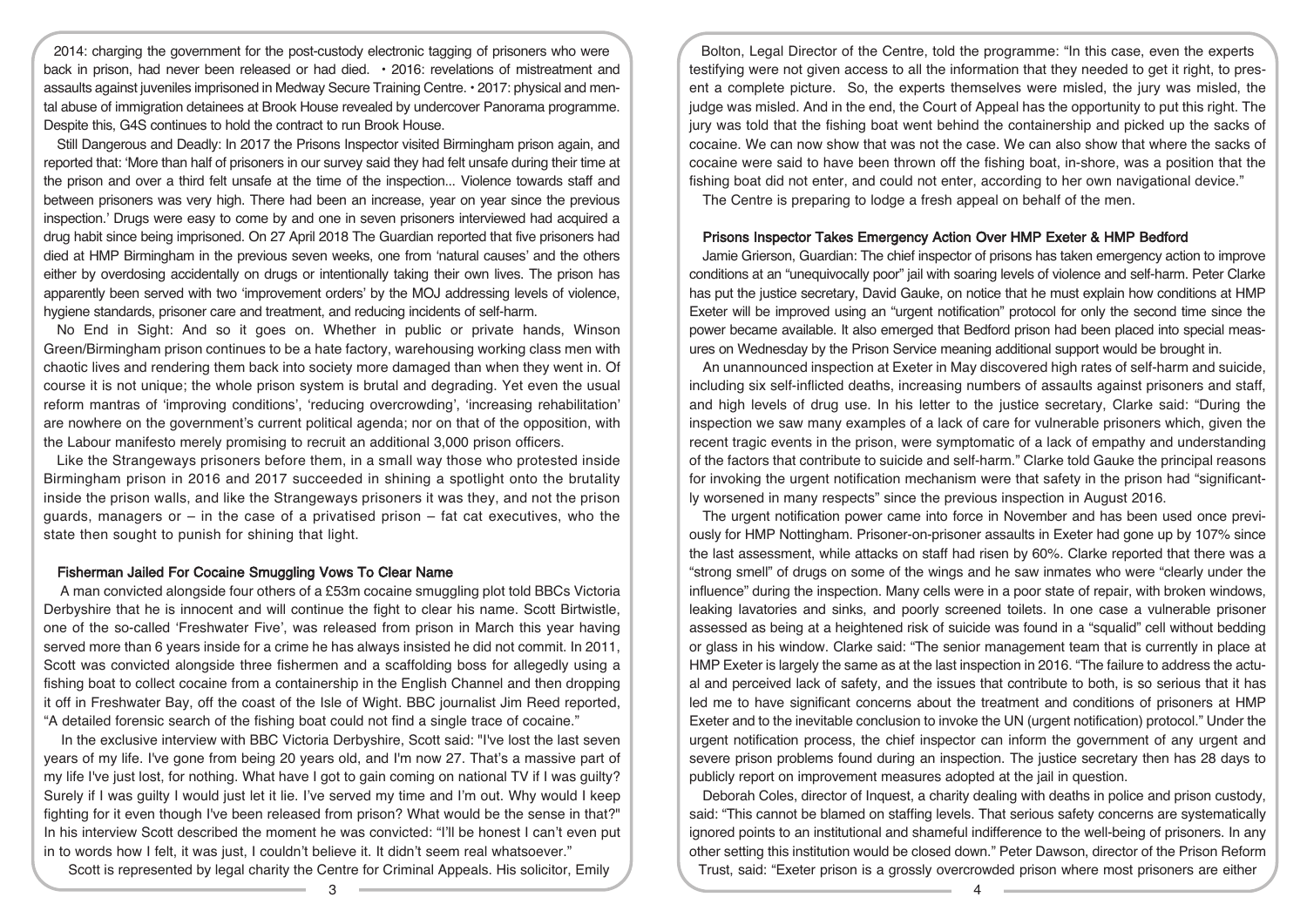not convicted at all or are serving short sentences." Bedford, a Category B prison that holds more than 500 male prisoners, was placed in special measures following a riot and "unprecedented levels of violence", the Prisons Officers Association (POA) said. Glyn Travis, POA spokesman, said: "Bedford is a low performing prison. There have been issues around the prison for about 15 months. High levels of violence, high levels of rioting and a member of staff was almost murdered." The prisons minister, Rory Stewart, said: "I am grateful to the chief inspector for identifying the urgent attention required at HMP Exeter – and I am determined that we act immediately. Staffing has increased at Exeter and we expect to see improvements as a result. "We will provide all the additional support needed to improve safety and reduce self-harm and we are already conducting a rapid review of conditions to improve the standard of cells." Built in 1853, HMP Exeter is a category B facility for male inmates and has an operational capacity of 544. The unannounced inspection was undertaken between 14 May and 24 May.

# Investigations Companies

"Our current legal system increasingly accepts a complainant's crime allegation without question. Financial cuts to the Criminal Justice System and Policing has meant that investigations are no longer a search for the truth but rather a way of reaching performance targets. There is also an increasing time between arrest and a charging decision, and Law firms understandably will not (other than representation at the Police station) generally work on a case until that charging decision is made. The evidence gathered by the Police to support the charge is then presented to them some weeks later, but what has been happening on the accused's behalf during these weeks and often months?

It is at this stage that Investigations Companies should be considered to help build your defence in case you are charged. It is recognised the world over that the timeliness of an investigation is most crucial but if no one is brought in to assist, then who is gathering evidence on the accused's behalf during this period? Matters to be considered include who is evidencing their version of events? Who is speaking to the witnesses while their memories are still fresh? Who is seeking other witnesses and physical evidence that needs to be collected such as CCTV or phones/computers?

All this needs to be discovered and preserved before evidence is lost. Private Investigators have no 'additional powers' as such, but they do have an investigative knowledge of what is available, what the Police will be collecting and what tactics all parties can lawfully employ. This includes using their investigative knowledge to re-examine and, if necessary, challenge the evidence being gathered by the Prosecution. A good investigator knows how to act within the law, ensure that crucial evidence is gathered, and any investigative opportunities explored before they are lost.

Following any charging decision, there will also be many disclosure issues, and recent media stories have raised significant concerns in this area. A professional Investigations company will know what documents the Police will have collected as well as any internal and multi-agency documents containing information relevant to your case. These may not form part of the evidential bundle you receive, but will often contain vital relevant information depending on your defence.

Our experience is that more people are turning to Professional Investigation Companies to create an 'equity of arms' ensuring that ALL the evidence in the case is lawfully gathered and that the investigation is not just one sided to achieve a Prosecution performance target.

Investigators come in many forms so look for a reputable investigation company with a proven track record of conducting criminal investigations. Check that they and their staff are 'match fit'

to conduct an in-depth investigation on your behalf. They should have recent relevant experience, fully understand the law, tactics, disclosure and Police procedure. Ideally, they should be able to show you recent Crown Court and Court of Appeal examples of their work.

Above all, they will ensure you stay on the right side of the law, and that any evidence is lawful and useable. Remember, any evidence is likely to be useless and do more harm than good if it has been gathered illegally."

# Parental Alienation

Parental alienation is the process of manipulating a child into showing unwarranted fear, disrespect or hostility towards a parent and/or other family members. Tragically, in some instances children are led to believe, falsely, that they have actually been abused by the person from whom they are being alienated, with false memories, false allegations, and/or wrongful convictions being the result. On 17th May 2018 in Parliament, Philip Davies MP asked "May we have a debate on parental alienation, which is a growing problem in this country? Parents who are resident with their children are in effect turning their children away from the absent parent, and it is causing a great deal of heartache for many families. It is one of the causes of the suicide rates that my right hon. friend talked about earlier and is, in effect, a form of child cruelty. Can we do something about this, because it is causing misery for thousands of families up and down the country?". Andrea Leadsom (Leader of the House of Commons) replied: "My hon. friend is absolutely right to raise that. I am sure that we have all had people coming to see us in our constituency surgeries who are quite clearly determined to turn their own children against the non-resident partner. It is an absolute tragedy, and the losers are the children. I am totally sympathetic to my hon. Friend, and I encourage him to seek a Westminster Hall debate so that all hon. Members can share their thoughts on this."

# CCRC Head of Communication, Justin Hawkins, wrote this article for SAFARI

"The CCRC has written before in the SAFARI newsletter about what we do – look into alleged miscarriages of justice – and what we need in order to be able to refer a case for appeal. We have tackled this a few times in a general way, but this time SAFARI asked if we could "produce an article which helps to explain to potential applicants what kind of new evidence is likely to result in a referral and what isn't" and asked us to deal with a few hypothetical examples which are discussed below.

The first question really goes to the nub of the issue which is that every case is different, or factspecific. You will often hear lawyers use phrases like "every case turns on its own facts". It may be a cliché, but it is also true. It also explains why it is a near-impossible task to answer a question like "what kind of new evidence is likely to result in a referral and what isn't". The bottom line is that information which could give rise to a really strong ground for an appeal or a CCRC referral in one case, could be utterly useless in a different case. The reason is that the impact of new evidence will almost always depend on how it relates to other aspects of the case in question. In fact, short of something constituting an iron-clad alibi, it is hard to think of any evidence that would in every case and at all times guarantee a CCRC referral and/or lead to a conviction being quashed at the Court of Appeal.

Hopefully, the following discussion of a specific example put to us by SAFARI will help to show why. The SAFARI example was: "What if a complainant states they were assaulted in a house with a red front door, but it can be proved that the door was green at the time which suggests the complainant was lying?"

Firstly, it almost goes without saying that such issues will almost always be entirely irrel-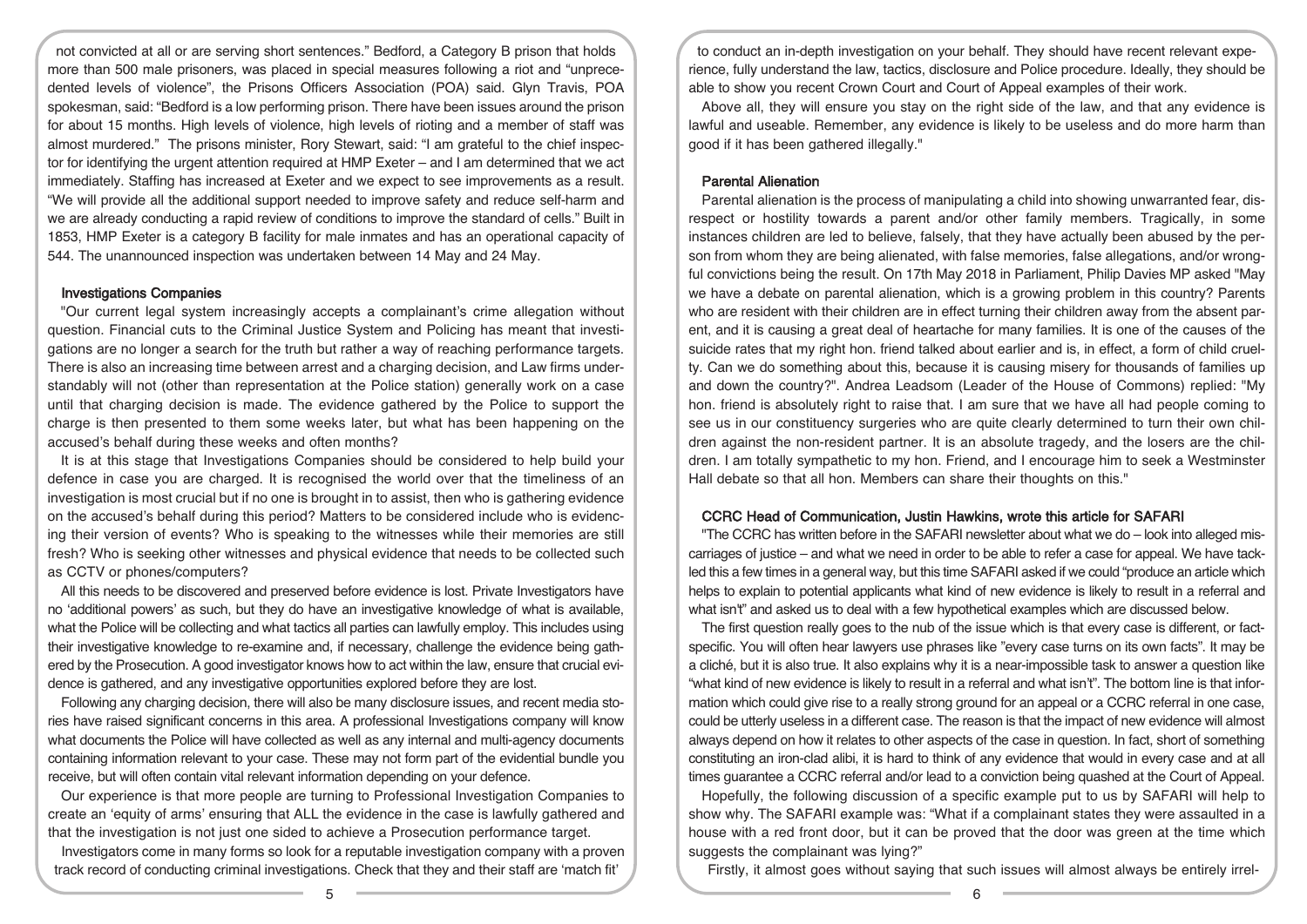evant in cases where the defendant ran a defence based on consent, or level of involvement or some other situation where presence at the scene was not denied. In other situations, it may be relevant, but how relevant depend on the precise circumstances.

So, imagine a case where a man is accused of attacking a woman. Her account of events is that she was taken at night to a house with a red door, forced upstairs and assaulted. With that in mind consider the following varying scenarios. In scenario one, man A says: "But my house has a green door." In scenario two, man B says "But my house has a white door." In scenario three, man C says: "My front door is red, but I live in a bungalow." In scenario four man D says: "My front door is red, but it opens on to the top floor of my house and the stairs lead down, not up, to the living accommodation."

In each of these scenarios, facts about the house in question could potentially change the evidential weight of the complainant's statement about the colour of the door and being forced upstairs. In scenario one, it is quite easy to see how the prosecution, faced with the verifiable claim by man A that his door was in fact green, could simply put it to the jury that mistaking red for green is an easy mistake to make, particularly in the dark and in the circumstances where the complainant is alleged to be subjected to a traumatic attack. If the rest of the complainant's account contained accurate information about the layout of the house or other details, then the point about the colour of the door looks very weak indeed. Also, if the complainant turns out to be red/green colour blind, the point is useless.

In scenario two, the matter is perhaps altered slightly by the fact that a white door is less easily mistaken for a dark colour and that it is harder for the prosecution to explain it away plausibly. It may start to look more like a mistake by the complainant, and it could possibly be argued by the defence that if she got this wrong, other parts of her account could also be wrong. However, many of the other factors in scenario one apply, and if other details in the complainant's account of the scene appear correct, that would tend to diminish the potential weight of the point.

In scenario three, the total absence of stairs in the property means that a key part of the complainant's account looks to be incorrect (in spite of the fact that the door was red). It could be argued that this raises real questions about the rest of it. If in this scenario the door had also been green and not red, the point may start to look even more compelling.

In scenario four, there are stairs but, highly unusually, they go down from the point of entry. The defence could argue that the absence from the complainant's account of this distinctive feature of the location of the alleged attack, and the fact that it runs contrary to her account of being forced "upstairs" casts real doubt on her account. The prosecution could argue, as in scenario one, that this is an understandable mistake in the stressful circumstances of the alleged attack, but it would perhaps be less convincing here. Again, if the complainant had also been wrong about the colour of the door, the evidential value of part of the complainant's account has would undoubtedly have shifted.

However, to start to evaluate the potential impact of the points on the safety of the conviction, you also need to factor in what the other evidence in the case looked like. If there was physical evidence, or CCTV, or previous convictions for similar offences and so on, even quite large discrepancies in details like door colour or layout could easily, and understandably, pale into insignificance. Other matters that frequently come into play and could add to, or detract from, the strength or weakness of the complainants account are factors such as:.whether the complainant had been to the house before (perhaps when the door was red), or lived in the area and would perhaps have passed the door, or maybe she had drunk alcohol or taken

drugs that night. So, in a strong prosecution case, such flaws in evidence may not matter at all, but in a week case where a lot depended on relatively small details, they could be highly significant. These examples hopefully show how the significance of a statement is always derived at least in part from the context to which it is related.

How a jury might attach significance to an account, or to a mistake or inconsistency within that account will depend on a number of things such as how the prosecution explains it, how the defence side responds and how the rest of the witness' testimony and how the other evidence in the trial stacks up. These are the kinds of things that the CCRC is weighing up when it looks at a case. Our job is to identify new evidence and to evaluate its potential significance and impact. That exercise cannot take place in isolation; it always involves consideration of the case as a whole and particularly of the prosecution case.

This is one good reason why, if you apply to the CCRC, you should be candid and seek to explain your case "warts and all". It is a classic mistake in CCRC applications to fail to engage with, or even fail to mention, the unflattering or inconvenient parts of the case against the defendant. This is an error; firstly because these tend to be the elements of the case that persuaded the jury to convict and that therefore need to be understood and considered most carefully in relation to the weight of any new information; and secondly because, with our far-reaching access to information, we will find it anyway. If trying to obscure unflattering material takes the form of refusing to sign a legal waiver, or to provide us with defence material, we will obviously be asking ourselves why. In such circumstances, it is hard not to draw negative conclusions.

Undoubtedly, life would be simpler if there were lists of things that did and did not constitute good grounds of appeal. In reality, things are just not like that, but hopefully what we have written here may help to explain why that is and even help to understand what that may mean for you if you are working towards an appeal or a CCRC application."

#### Police Scotland's Ability to Investigate Itself Brought Into Question

Scottish Lega News: The head of the police watchdog has said the public would prefer it if the force did not investigate itself. Complaints about officers are dealt with internally by Police Scotland, though accusers can apply to the Police Investigations & Review Commissioner (PIRC) if they are dissatisfied. Head of the PIRC, Kate Frame, has suggested all allegations should be handled independently rather than first going through the police themselves. Ms Frame told The Sunday Post: "There is a discussion to be had about whether the police should investigate themselves. I think that from the public's position they would feel an independent investigation, which has not been undertaken by the police, would be preferable."

The former prosecutor added that Scotland should take its cue from south of the border and have an external organisation deal with whistleblowing. She said: "It is a fairly hierarchical structure in the police and there would appear to be incidents where officers are frightened to speak out." Without disclosing cases she said that there had been instances where serious allegations against officers had not been passed to prosecutors. Some officers have retired before or during investigations into their conduct, including former Chief Constable Philip Gormley. Ms Frame said having an external organisation would end this "anomalous position".

She said: "The Crown directs us to carry out an investigation of those still in post and, on occasion, have directed the police to investigate those who have retired. The anomalous position that creates is that you have two separate agencies pursuing the same lines, trying to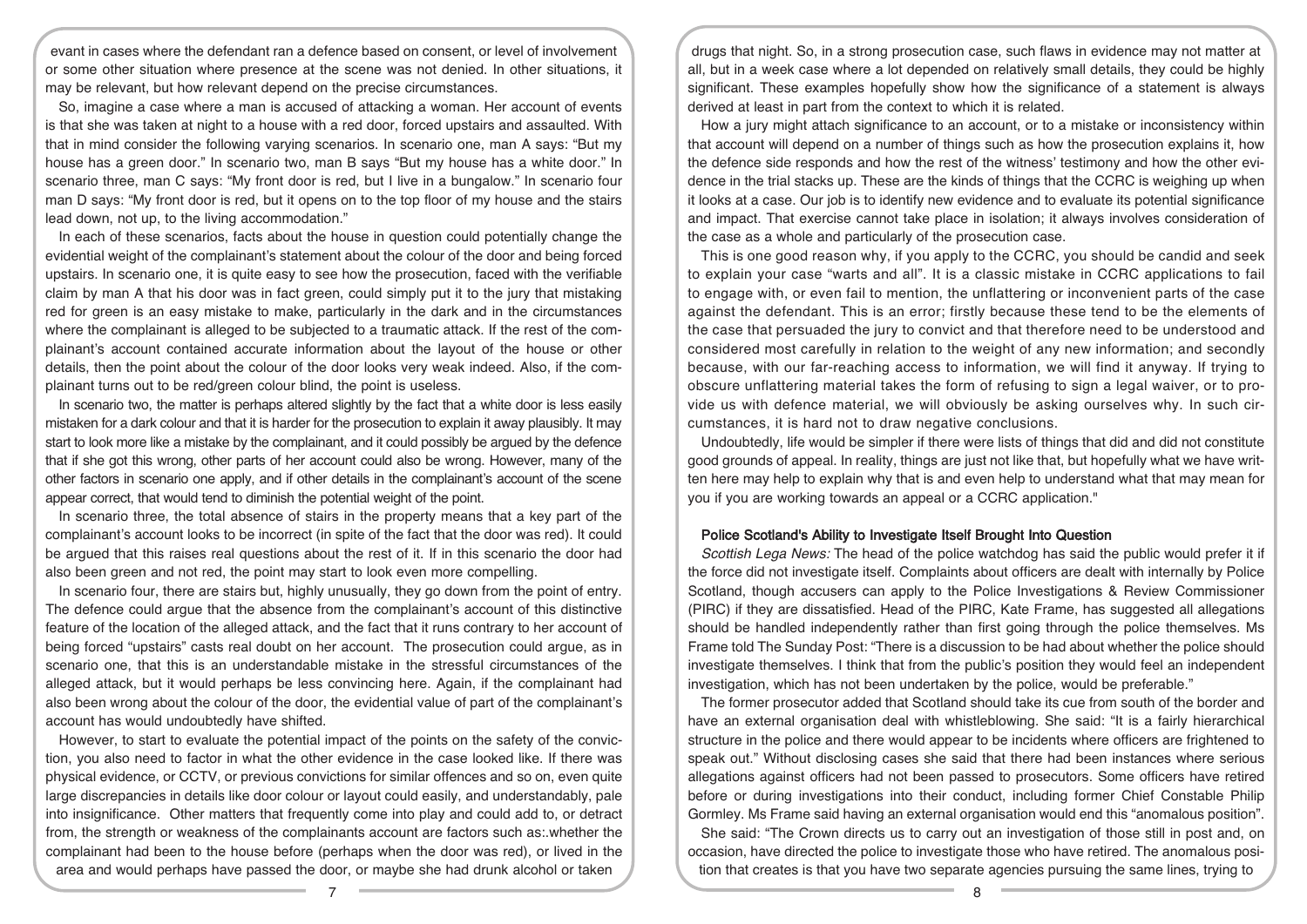interview the same witnesses and trying to secure the same productions. "I think the public would expect one organisation would undertake the whole investigation."

Iain Livingstone, interim chief constable, said: "Police Scotland investigates all complaints by officers and staff robustly. We fully recognise the importance of supporting our staff and ensuring we provide for their welfare. We are investing heavily in a staff wellbeing programme which is currently being rolled out across the force."

# HMP & YOI Low Newton (Females) More Violent, Overcrowded

HMP & YOI Low Newton is a women's local resettlement prison in the north east of England. The population held there at the time of this inspection was immensely complex, ranging from those remanded by the courts across a huge geographical area to women serving very long, often indeterminate sentences. Within this mix was a small number of young adults and foreign nationals, and many women with significant histories of substance misuse, self-harm and mental health problems. Nearly all the women held said they had arrived at the prison with problems, and over 40% of the population at the time of the inspection were receiving opiate substitution treatment. The prison was also one of only two in England that held restricted status prisoners (any female, young person or young adult prisoner convicted or on remand whose escape would present a serious risk to the public and who is required to be held in designated secure accommodation).

The prison faced a series of new challenges that were not evident when we last visited. It was more crowded, violence had increased, particularly women assaulting other prisoners. The misuse of Buscopan and other substances was more pronounced. It was likely that the smoking ban had contributed to the problematic use of illicit drugs, bullying and assaults. The prison was working hard to address these issues, and while many women reported that they had felt unsafe at some time, and that they had been victimised, they also told us that the prison was still basically safe. Shutting off the supply of problematic illicit substances entering the prison was a major challenge, and the lack of technology to assist with the problem impeded the prison's ability to do so. We therefore think that HM Prison and Probation Service (HMPPS) should, as a matter of priority, provide Low Newton with body-scanning technology to assist in keeping harmful contraband out of the jail.

Many women at the prison had a long history of self-harm, and 77% told us in our survey that they had mental health problems. Care for vulnerable women was excellent and staff knew about the detailed circumstances of those in their care who had complex needs, and every effort was made to provide them with the support they needed. Primary and mental health care were good, but there were gaps, particularly in the provision of counselling and in arranging timely moves to secure hospital beds when needed. We remained concerned that courts were inappropriately using the prison as a place of safety for some women with more severe and acute mental health problems.

An increase in the population meant that more women than previously were now living in overcrowded cells designed for one person, but being used to hold two. The prison buildings were, in parts, somewhat shabby and rather claustrophobic, but they were nevertheless clean and decent. Women received day-to-day basics, and they were consulted well. Staff-prisoner relationships were very strong and formed the basis of what was good about the prison. There was a much better focus on equality and diversity than we usually see, and some excellent support was being provided to those with protected characteristics. Excellent support was also provided to pregnant women, and faith support was very good.

# Vulnerable Man Loses Bid To Quash Belfast Bomb Conviction

Belfast Telegraph: Lawyers for James Goodall argued he was subjected to oppressive interrogation and incapable of having drafted his alleged confession. The 64-year-old was sentenced to 15 years imprisonment for causing an explosion at the Academy Shirt Factory on Exchange Street in March 1977. He claimed to have told police "a load of old nonsense" just to get them off his back. But senior judges held there was an overwhelming case pointing to him having verbally confessed and signed a statement to back that up. Chief Justice Sir Declan Morgan said: "There is no evidence, however, to suggest that the applicant's cognitive impairment would have contributed to his failing to understand that he was making a false statement of admission. "At its height the evidence suggests that he may not have appreciated the serious consequences of the admissions."

The attempt to overturn his conviction came after the Criminal Cases Review Commission (CCRC) referred the case back to the Court of Appeal. Mr Goodall, from the New Lodge area of Belfast, was arrested in Scotland days after the attack while en route to a Glasgow Celtic football match. He was held for seven days before being returned to Northern Ireland for further questioning at the Castlereagh detention centre. Although aged 24 at the time of his trial, educational reports indicated his attainment levels and IQ were well below average. He can sign his name but is unable to read or write, the court heard. According to his legal team the only evidence establishing guilt were admissions allegedly made during police interviews. Mr Goodall pleaded not guilty and claimed he was elsewhere at the time of the bombing. Despite disputing that he signed the statement produced by police, he was subsequently found guilty.

Following an initial failed appeal the CCRC, which examines potential miscarriages of justice, carried out a detailed review of the case. The body decided there was a real possible Mr Goodall's conviction could be quashed, based on new evidence relating to his vulnerability at the time. Despite now accepting his signature is on the confession, he rejected its reliability. Defence lawyers argued that their client should have been interviewed with an appropriate adult present. They claimed that any admissions and written confession are unreliable.

But dismissing the appeal, Sir Declan said Mr Goodall's written statement of admission identified the use of his car, the position of two accomplices, journey to the factory, mode of access to the premises and how the device was planted. Outside court Mr Goodall's solicitor, Fearghal Shiels of Madden & Finucane, said: "We are very disappointed at the judgment and will give close consideration to a further appeal."

#### HMYOI Werrington –45% Increase of Violence by Boys a Concern

HMYOI Werrington, near Stoke-on-Trent, was found by inspectors to be a successful establishment with an "overriding culture" for the 100 boys aged from 15 to 18 of incentive rather than punishment. Peter Clarke, HM Chief Inspector of Prisons, said: "By any standards this was a good inspection (in January 2018) and showed what could be achieved in an area of custody that has drawn considerable adverse comment in recent times, not least from this Inspectorate."

However, Mr Clarke sounded a note of caution. "Our major concerns were around the levels of violence, which had risen since the last inspection (in 2017) and were too high. There had been a significant increase from some 142 incidents in the six months prior to the last inspection to 206 incidents in the period leading up to this one." Use of force by staff had also increased. Inspectors noted, though, that Werrington had "good initiatives in place to tackle the violence, and early indications were that they were having a positive effect." The ambition, Mr Clarke added, was to make the YOI safer, "but not at the expense of the regime" – the day-to-day running of the establishment.